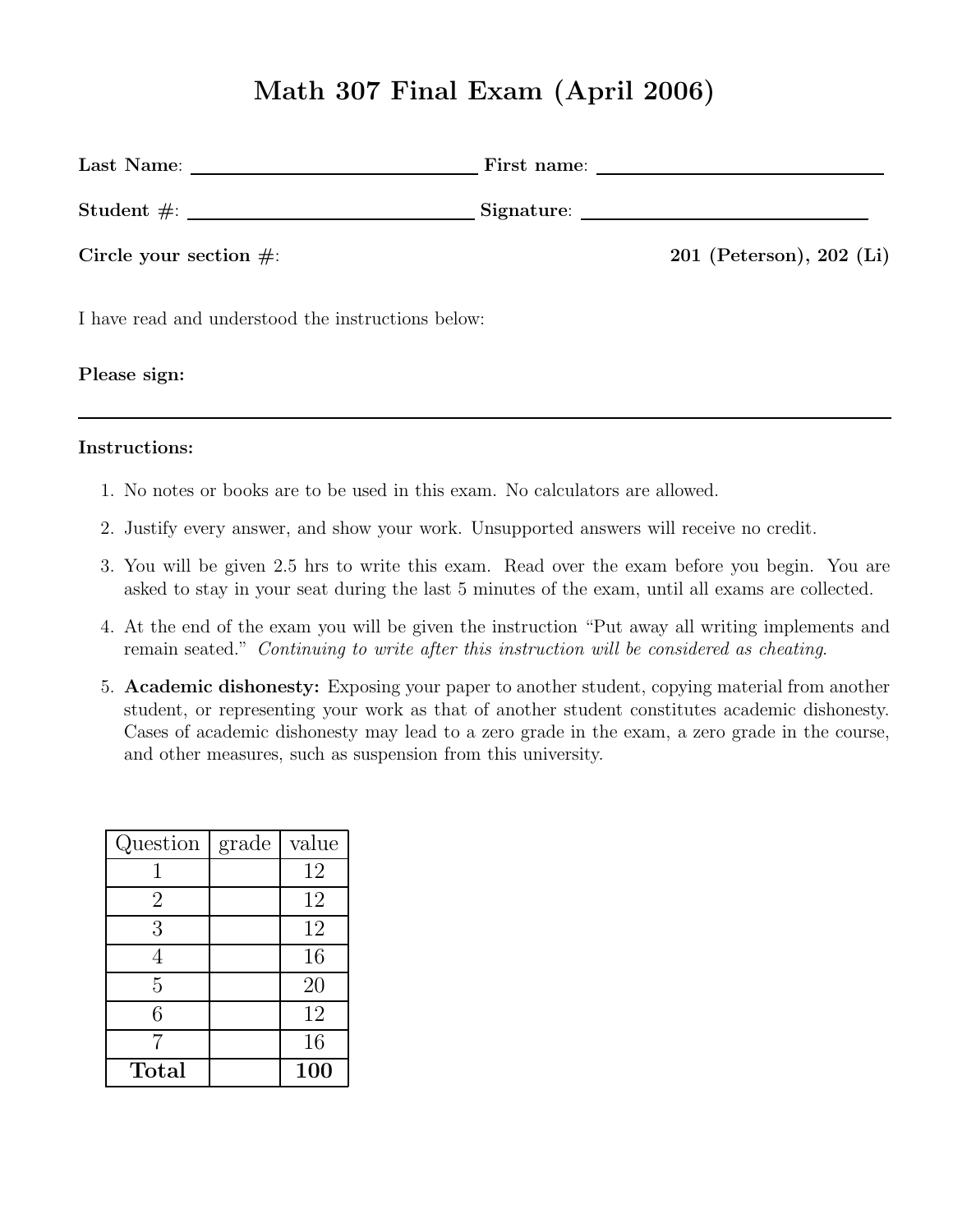## Question 1: [12 marks]

| Let $PA = LU$ be $\begin{bmatrix} 1 & 0 & 0 \\ 0 & 0 & 1 \\ 0 & 1 & 0 \end{bmatrix} \begin{bmatrix} 1 & 0 & 2 & 3 \\ 2 & 1 & 8 & 8 \\ 0 & 1 & 4 & 2 \end{bmatrix} = \begin{bmatrix} 1 & 0 & 0 \\ 0 & 1 & 0 \\ 2 & 1 & 1 \end{bmatrix} \begin{bmatrix} 1 & 0 & 2 & 3 \\ 0 & 1 & 4 & 2 \\ 0 & 0 & 0 & 0 \end{bmatrix}$ , and $b = \begin{bmatrix} b_1 \\ b_2 \\ b_3 \end{bmatrix}$ . |  |  |  |  |  |  |  |  |  |  |  |  |
|------------------------------------------------------------------------------------------------------------------------------------------------------------------------------------------------------------------------------------------------------------------------------------------------------------------------------------------------------------------------------------|--|--|--|--|--|--|--|--|--|--|--|--|
|                                                                                                                                                                                                                                                                                                                                                                                    |  |  |  |  |  |  |  |  |  |  |  |  |

(a) Find a basis for each of the four fundamental subspaces.

(b) Find the condition on  $b_1$ ,  $b_2$ , and  $b_3$  so that  $Ax = b$  has at least one solution.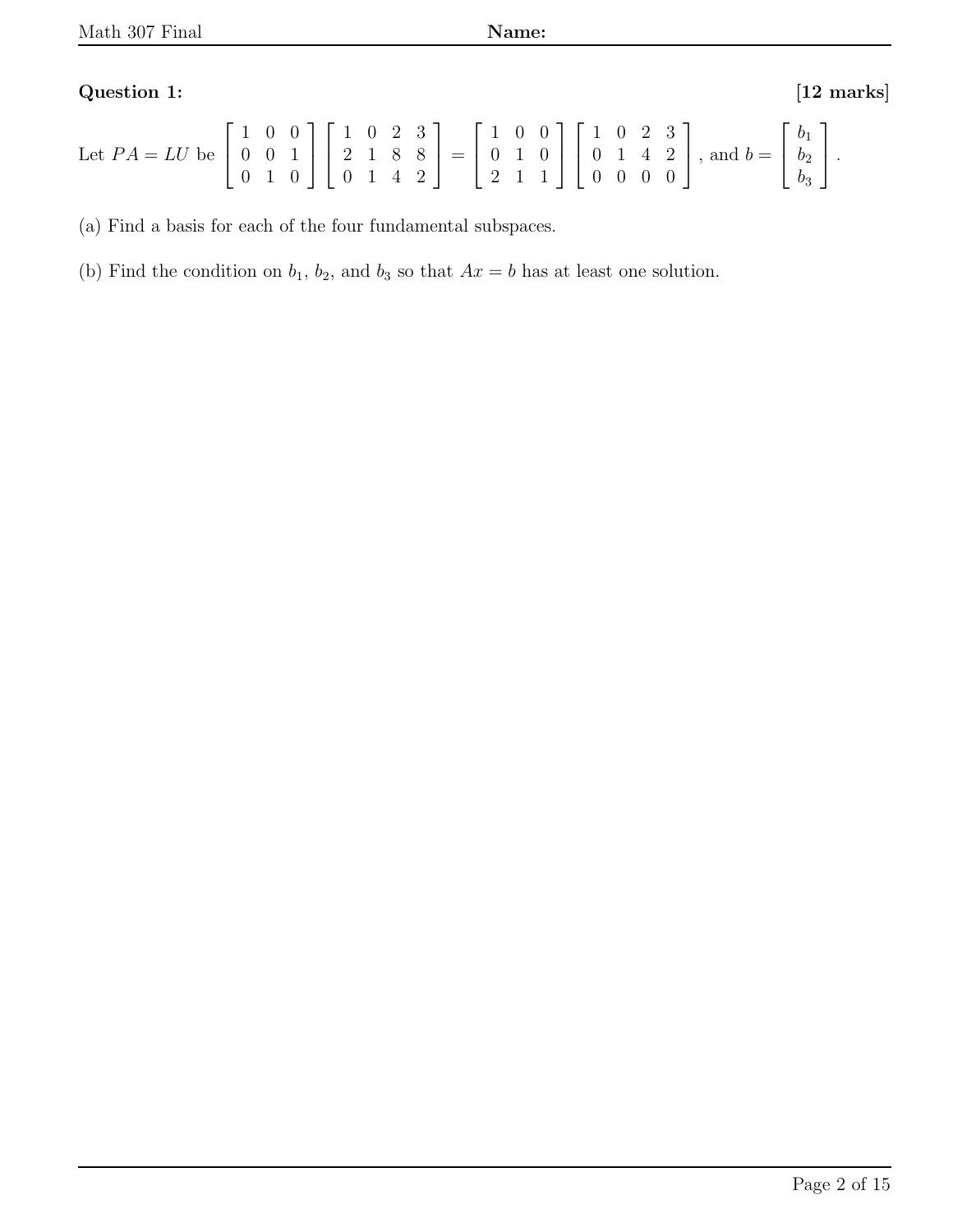#### Question 2: [12 marks]

Consider the diagonalizable matrix  $A =$  $\begin{bmatrix} 1 & 0 \end{bmatrix}$ 1 0.5 1 =  $\begin{bmatrix} 1 & 0 \end{bmatrix}$ 2 1  $\begin{bmatrix} 1 & 0 \\ 0 & 0 \end{bmatrix}$ 0 0.5  $\begin{bmatrix} 1 & 0 \\ 0 & 0 \end{bmatrix}$ 2 1  $1^{-1}$ .

(a) Find the solution  $x(t) =$  $x_1(t)$  $x_2(t)$ 1 of the difference equation  $x(t + 1) = Ax(t)$  satisfying the initial condition  $x(0) =$  $\lceil 4 \rceil$ 1 1 . Determine the limit of the ratio  $x_1(t)/x_2(t)$  as  $t \longrightarrow \infty$ .

(b) Find the solution  $x(t) =$  $x_1(t)$  $x_2(t)$ 1 of the differential equation  $dx(t)$  $\frac{dS(t)}{dt} = Ax(t)$  satisfying the initial condition  $x(0) =$  $\lceil 4 \rceil$ 1 1 .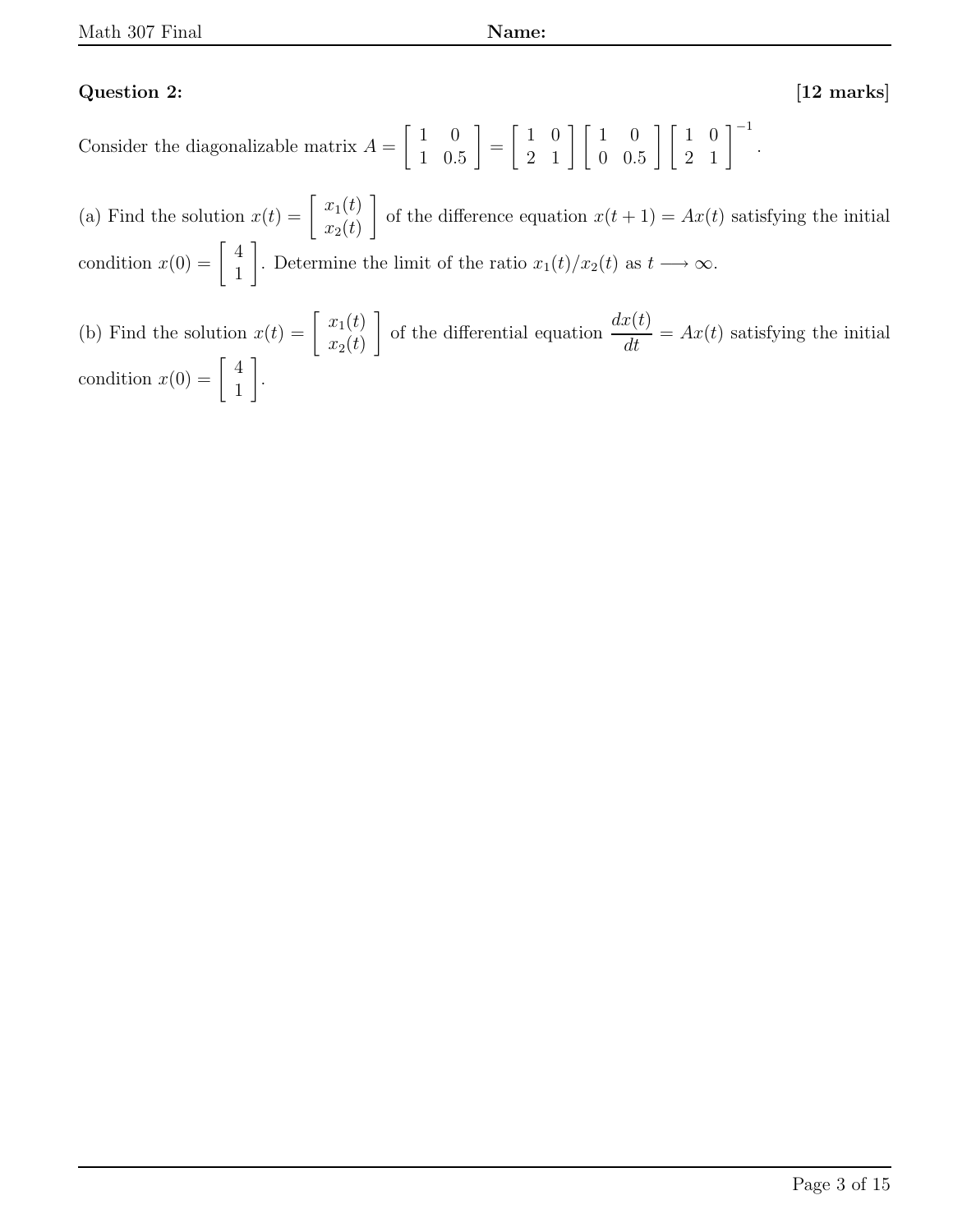(Question 2 continued!)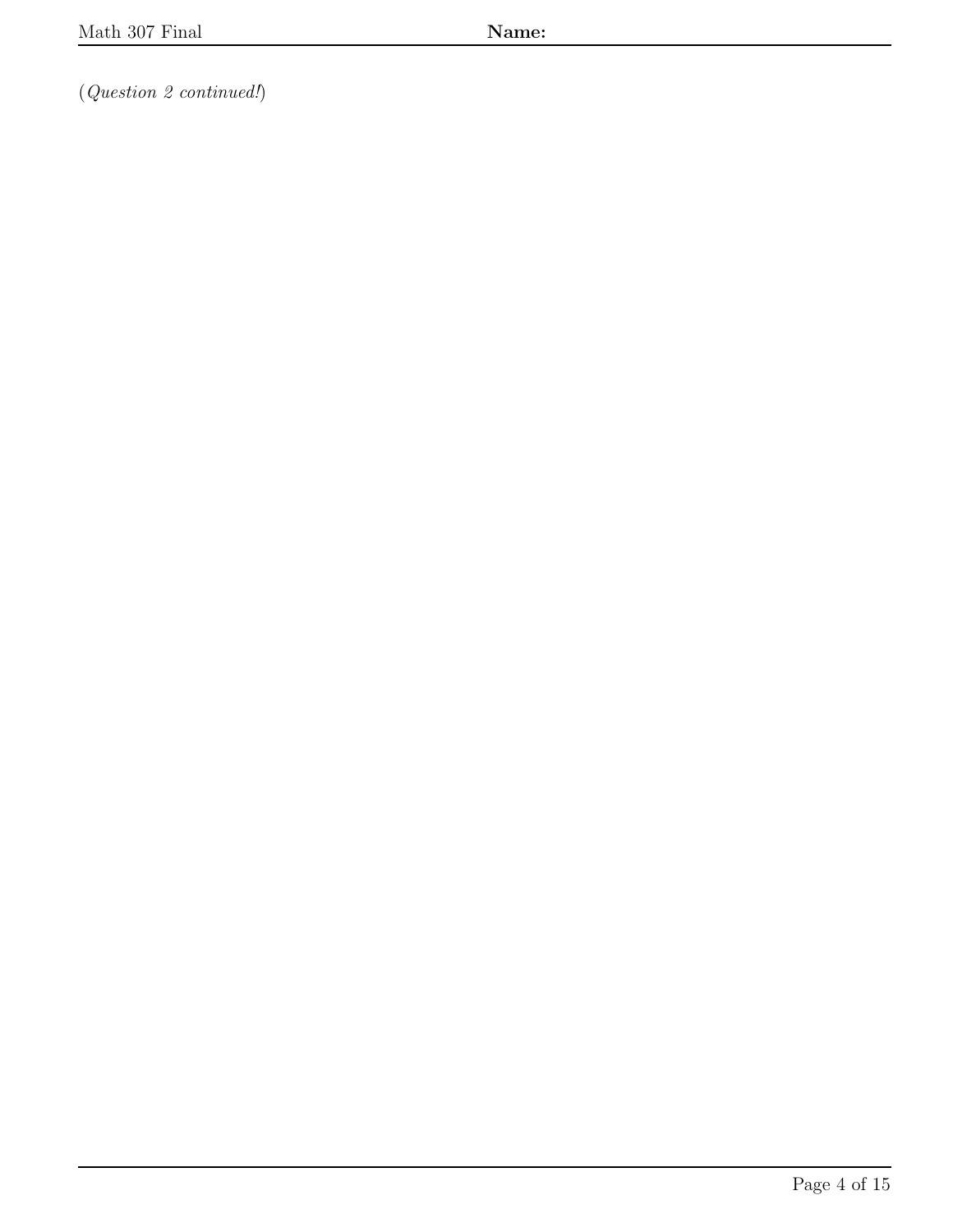### Question 3: [12 marks]

Let  $P_2 = {\alpha_0 + \alpha_1 t + \alpha_2 t^2 : \alpha_j \in \mathbb{R} \ (j = 0, 1, 2)}$  be the set of all polynomials of degree at most 2.

(a) Show that  $P_2$  is a vector space and show that  $\mathcal{B} = \{1, t, t^2\}$  form a basis of  $P_2$ . Express the function  $f(t) = 1 - 3t + 2t^2$   $(f(t) \in P_2)$  in a vector form using  $\mathcal{B}$  as the basis.

(b) Show that the transformation  $T: P_2 \to P_2$  is a linear transformation, where  $T(f(t)) = (t+1)\frac{df(t)}{dt}$ dt (e.g.  $T(1-3t+2t^2) = (t+1)(-3+4t) = -3 + t + 4t^2$ ).

(c) Find the transformation matrix A such that  $T(f) = Af$  using B as the basis for  $P_2$ .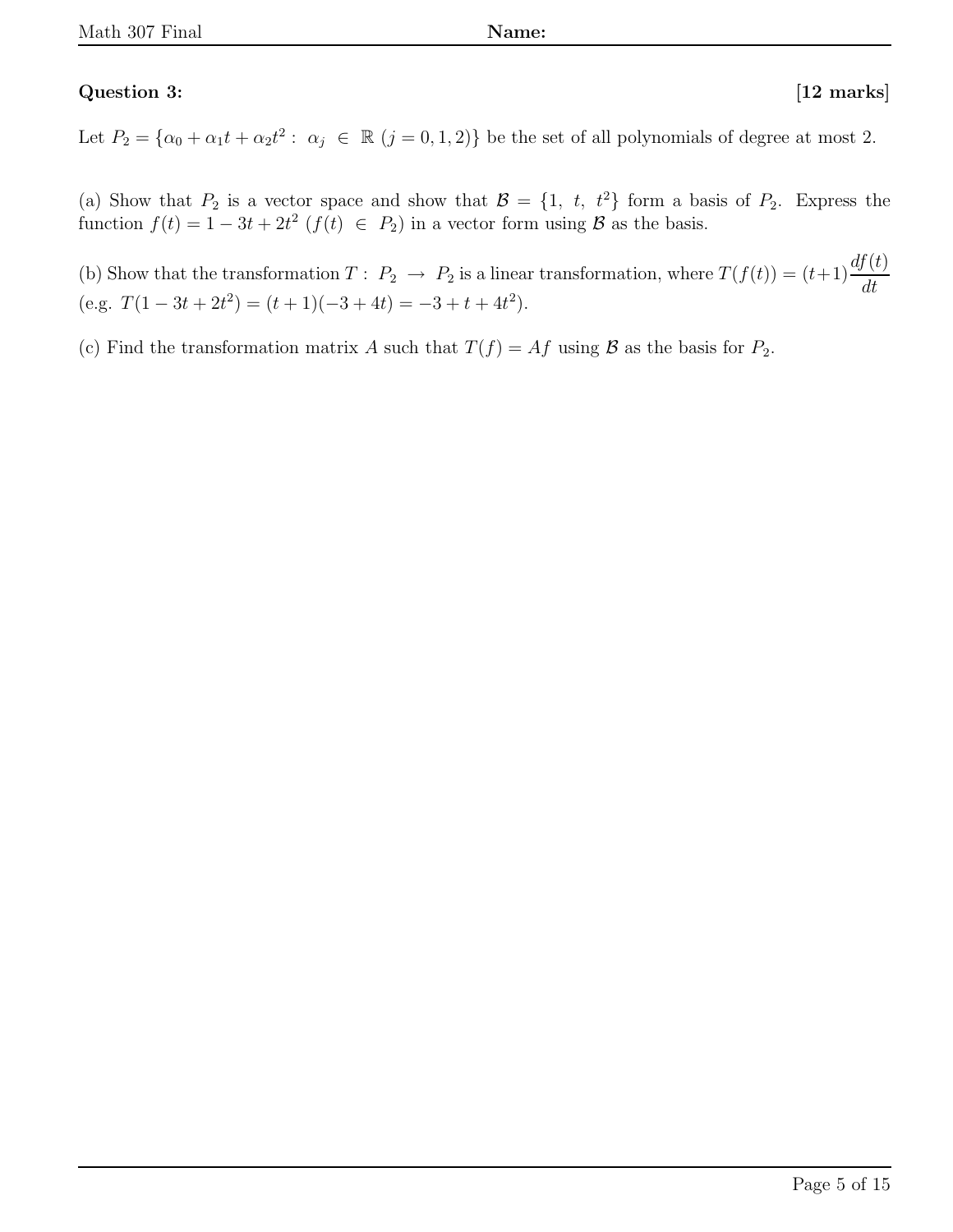(Question 3 continued!)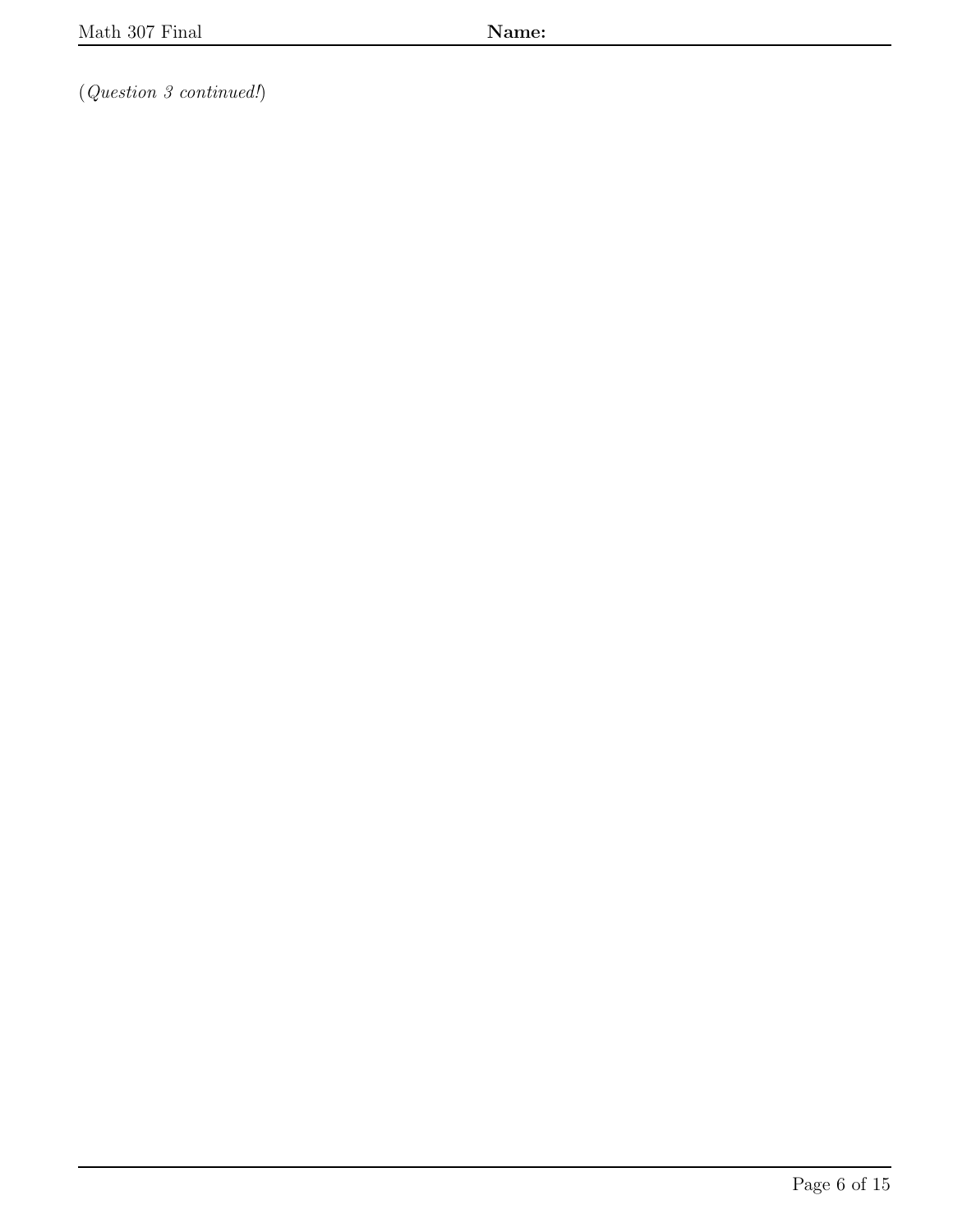#### Question 4: [16 marks]

The following discrete dynamical system describes the yearly migration of wild horse populations among three areas R, G, and B. Let  $r(t)$ ,  $g(t)$ , and  $b(t)$  be the sizes of the horse population in areas R, G, and B respectively at the  $t^{th}$  year.

$$
\vec{x}(t+1) = \begin{bmatrix} r(t+1) \\ g(t+1) \\ b(t+1) \end{bmatrix} = \begin{bmatrix} r(t)/2 + g(t)/3 + b(t)/3 \\ r(t)/2 + g(t)/3 + b(t)/2 \\ g(t)/3 + b(t)/6 \end{bmatrix} = \begin{bmatrix} 1/2 & 1/3 & 1/3 \\ 1/2 & 1/3 & 1/2 \\ 0 & 1/3 & 1/6 \end{bmatrix} \begin{bmatrix} r(t) \\ g(t) \\ b(t) \end{bmatrix} = A\vec{x}(t),
$$

where the Markov matrix A describes how the horses move among these areas from one year to the next. The 1st column indicates that each year  $1/2$  of the horses in area R remain in area R and  $1/2$ will migrate to area G. The 2nd column shows that horses in area G will be evenly distributed in the three areas one year later. The 3rd column implies that, of the horses in area B, 1/3 will migrate to area R, 1/2 will migrate to area G, and only 1/6 will remain in area B.

We assume that no horses are lost and no new horses are added and that initially (i.e. at  $t = 0$ ), there are a total of 350 horses all located in area B. Thus,  $\vec{x}(0) = \begin{bmatrix} 0 & 0 & 350 \end{bmatrix}^T$ .

- (a) Show that  $\lambda_3 = 1$  is an eigenvalue of A. Then, find the other two eigenvalues  $\lambda_1$  and  $\lambda_2$ .
- (b) Find a vector  $\vec{v}$  such that  $A\vec{v} = \vec{v}$ , and thus  $A^t\vec{v} = \vec{v}$  for all  $t > 1$ .
- (c) Find a matrix S so that  $S^{-1}AS =$  $\sqrt{ }$  $\overline{1}$  $\lambda_1$  0 0  $0 \lambda_2$  0  $0 \quad 0 \quad \lambda_3$ 1 , where  $\lambda_1$ ,  $\lambda_2$ ,  $\lambda_3$  are the eigenvalues found in (a).

(d) Find  $\vec{x}(t)$  in terms of the eigenvalues and eigenvectors of A. Then, calculate  $\lim_{t\to\infty} \vec{x}(t)$ .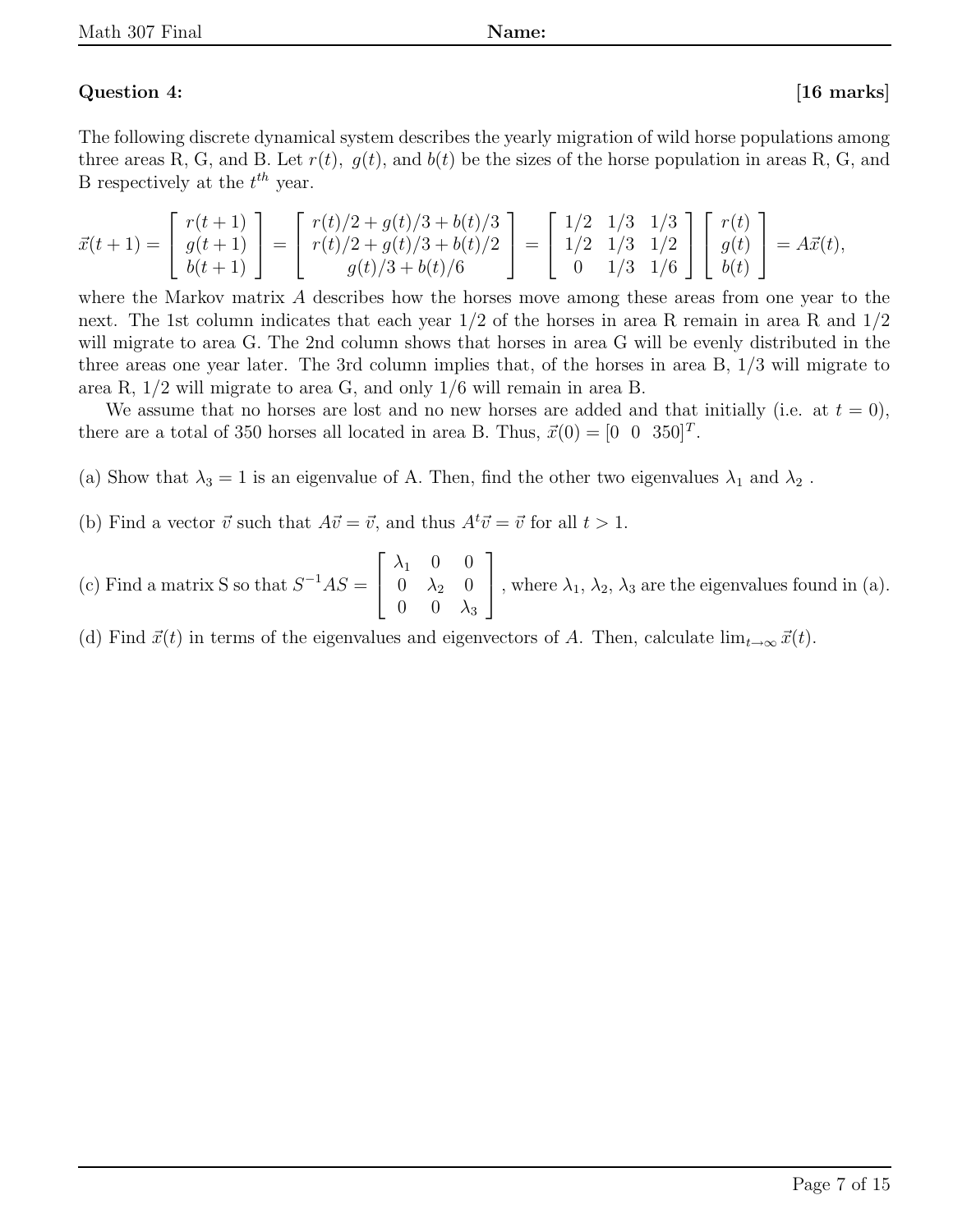$(Question \nmid continued!)$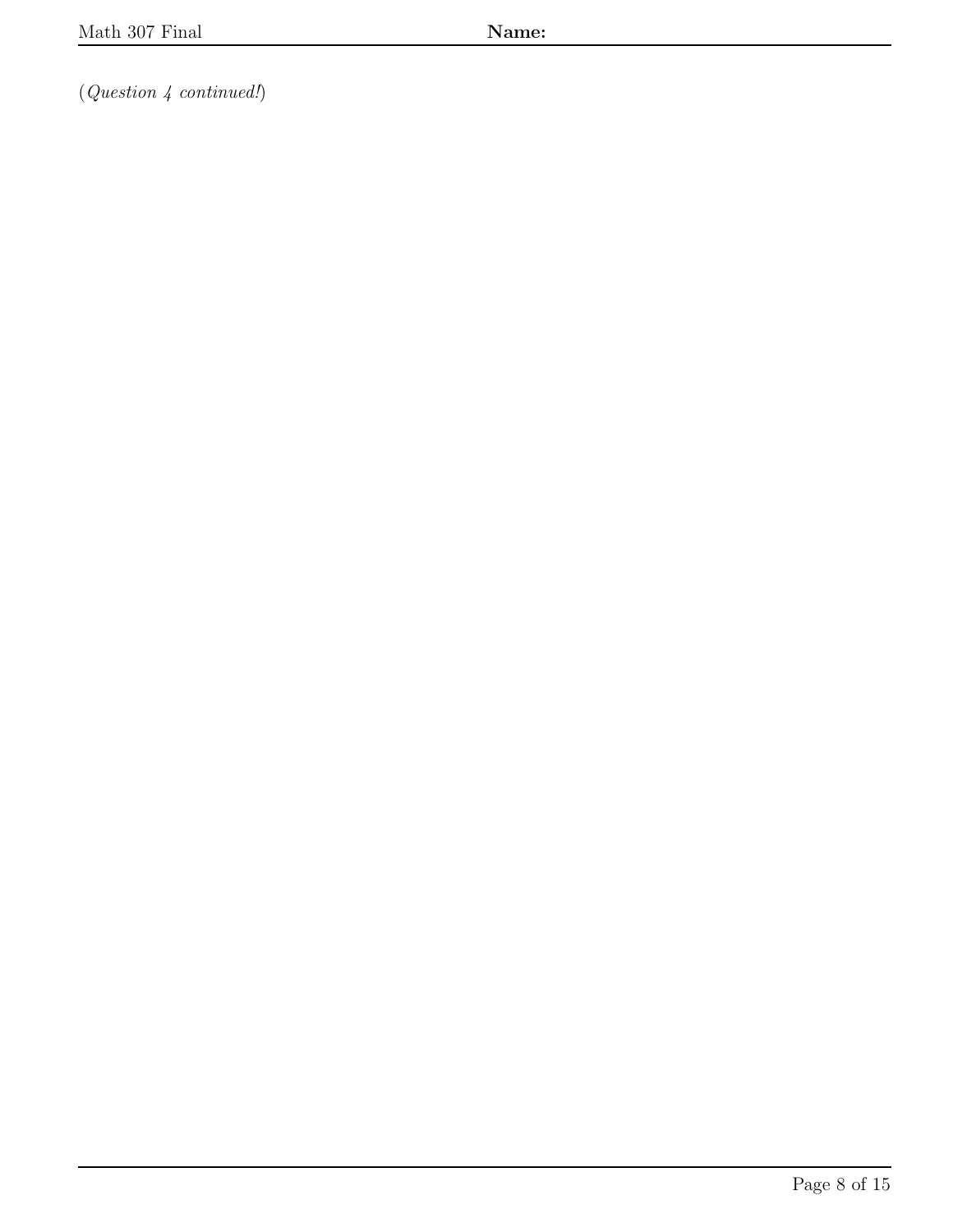$(Question \nmid {continued!})$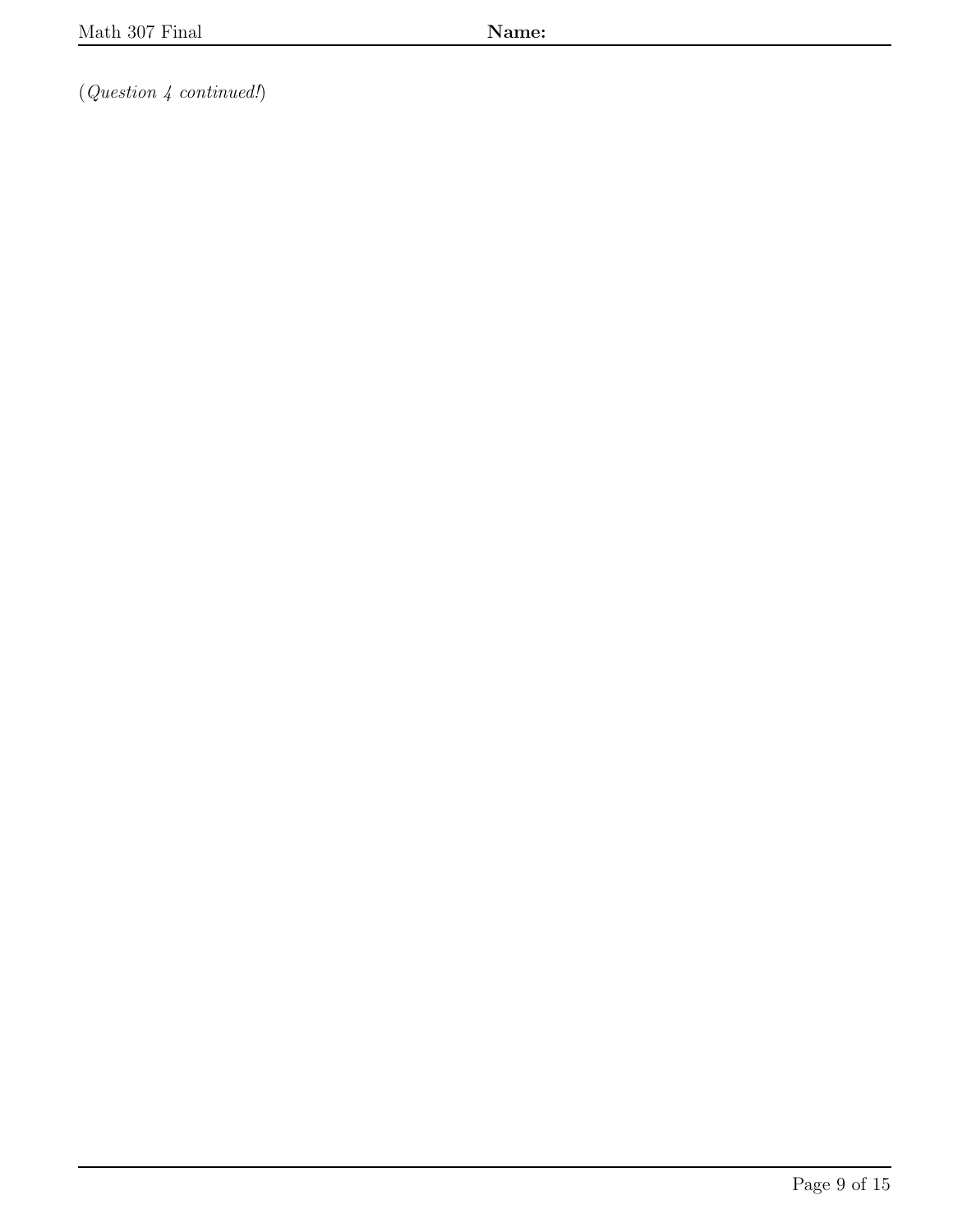#### Question 5: [20 marks]

A matrix A and a vector b are given by  $A =$  $\sqrt{ }$  $\overline{1}$ 1 0 1 1 0 1 1  $\Big\vert ,\qquad \quad b=$  $\sqrt{ }$  $\overline{1}$ 2 3 4 1  $\vert \cdot$ 

(a) Find an orthonormal basis for the column space of A (i.e. for  $\mathcal{R}(A)$ ). Express the matrix A in the form  $A = QR$ , where Q is a matrix with orthonormal columns and R is upper triangular and with positive diagonal entries.

(b) Find an orthonormal basis for  $\mathbb{R}^3$ :  $\{u_1, u_2, u_3\}$  in which  $u_1, u_2$  span the column space  $\mathcal{R}(A)$  of the matrix A. How does the third basis vector  $u_3$  relate to the fundamental subspaces of  $A$ ?

(c) Split b into  $b = b^{\parallel} + b^{\perp}$ , where  $b^{\parallel}$  is in  $\mathcal{R}(A)$  and  $b^{\perp}$  is in  $\mathcal{R}(A)^{\perp}$  (i.e. the orthogonal complement of  $\mathcal{R}(A)$ .)

(d) Determine if  $Ax = b$  is solvable. Find x if it is solvable and find  $\bar{x}$  (i.e. the least squares solution) if it is not.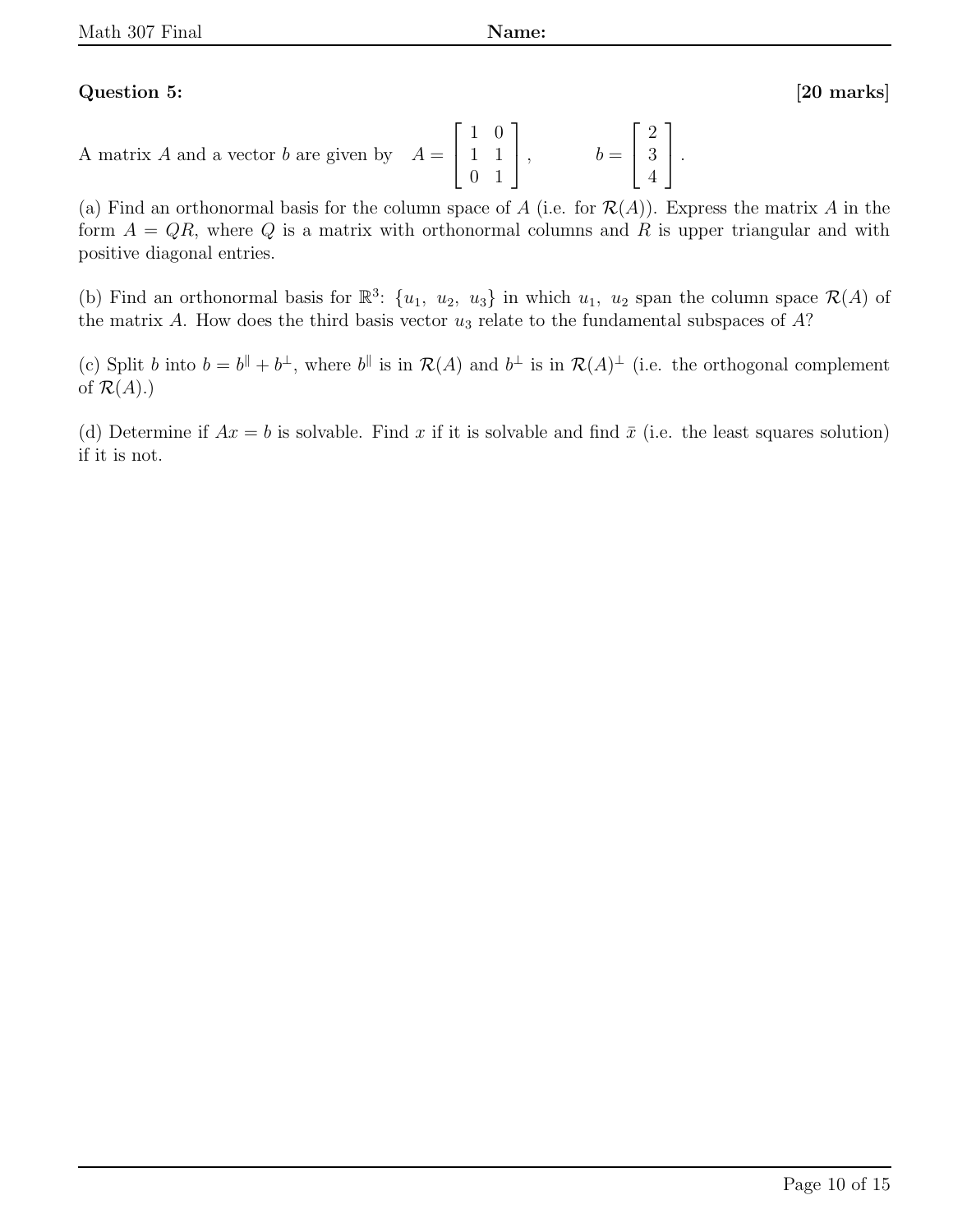(Question 5 continued!)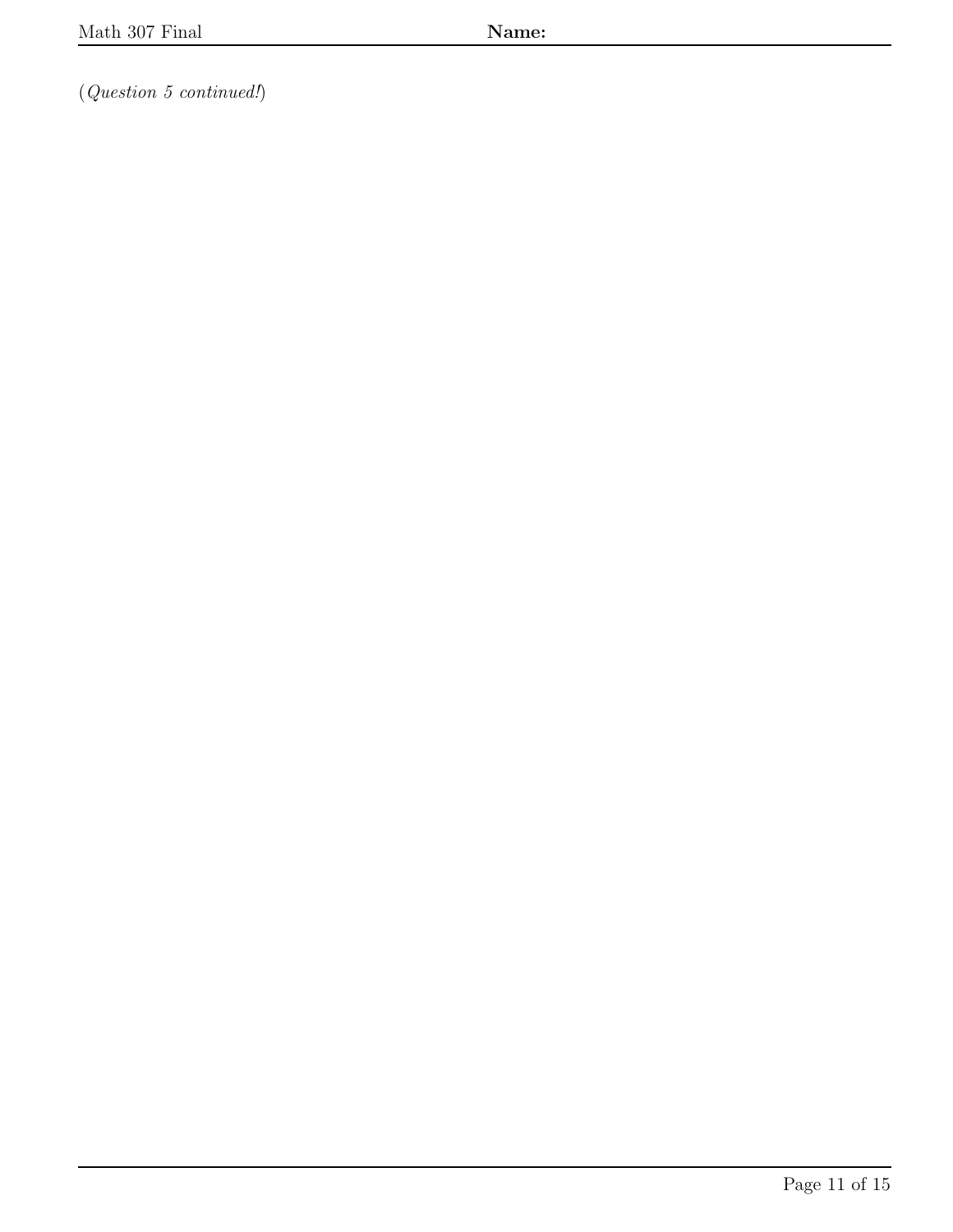#### Question 6: [12 marks]

Determine if each of the following statements is true or false. Show reason or proof if true and show reason or counter example if false.

(a) If AB is defined, then  $\mathcal{R}(AB) \subset \mathcal{R}(A)$  and  $rank(AB) \leq rank(A)$  (i.e. the column space of AB is contained in the column space of  $A$  and the rank of  $AB$  is at most equal to that of  $A$ .)

(b) If  $Ax = b$  and  $A^T y = 0$ , then  $b \perp y$  (You cannot use the fundamental theorem. This is actually asking you to prove part of the theorem.)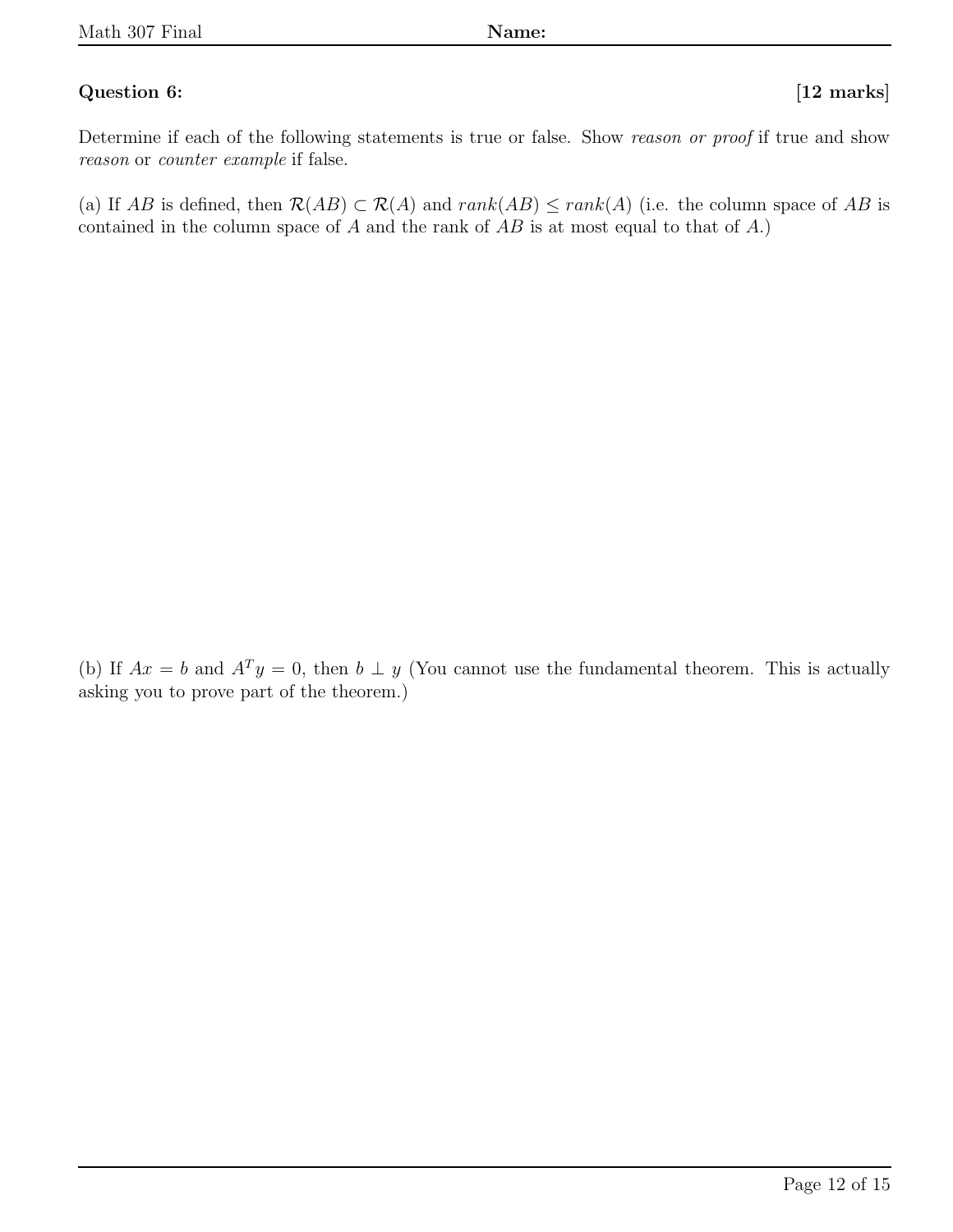(Question 6 continued!)

(c) Let U, V, W be three subspaces of  $\mathbb{R}^n$ . If  $U \perp V$  and  $V \perp W$ , then  $U \perp W$ .

(d) If an  $n \times n$  matrix A is real-valued and if  $Av = \lambda v$ ,  $A^T w = \mu w$ , then  $v \perp w$  if  $\lambda \neq \mu$ . (In other words, every eigenvector of A is orthogonal to every eigenvector of  $A<sup>T</sup>$  if they correspond to different eigenvalues.)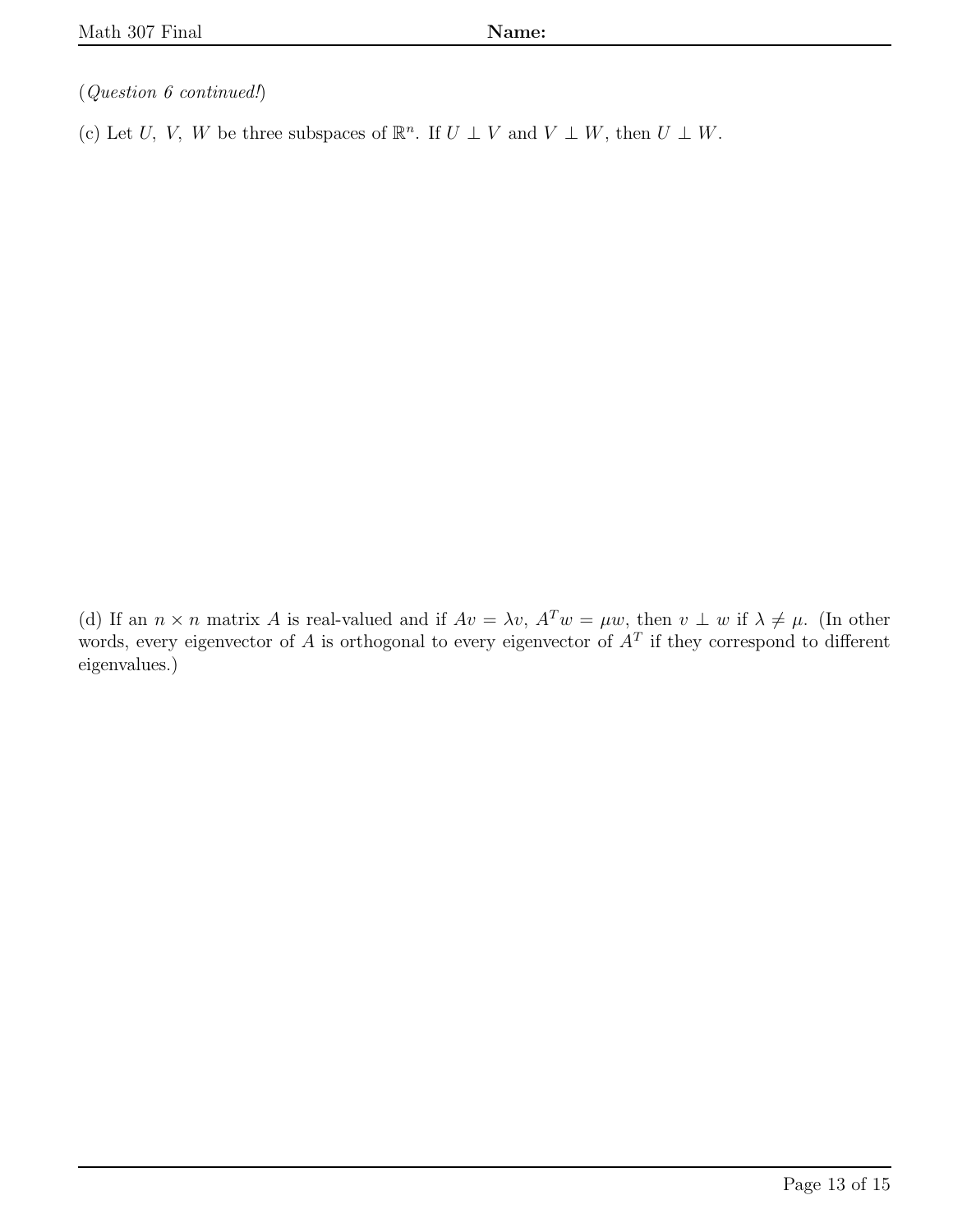### Question 7: [16 marks]

Let P be the projection of all vectors in  $\mathbb{R}^4$  into  $\mathcal{R}(A)$  which is the column space of the matrix  $A =$  $\sqrt{ }$  $\overline{1}$  $\overline{1}$  $\overline{1}$ 1 0 −1 1 1 1  $0 -2$ 1  $\Bigg\}$ . Let R be the reflection in  $\mathcal{R}(A)$ . Answer the following questions with little or no

calculation. You do not need to find the projection and the reflection matrices to answer these questions.

(a) Find all eigenvalues of the projection  $P$  and the reflection  $R$ .

(b) Find a complete set of eigenvectors for both P and R.